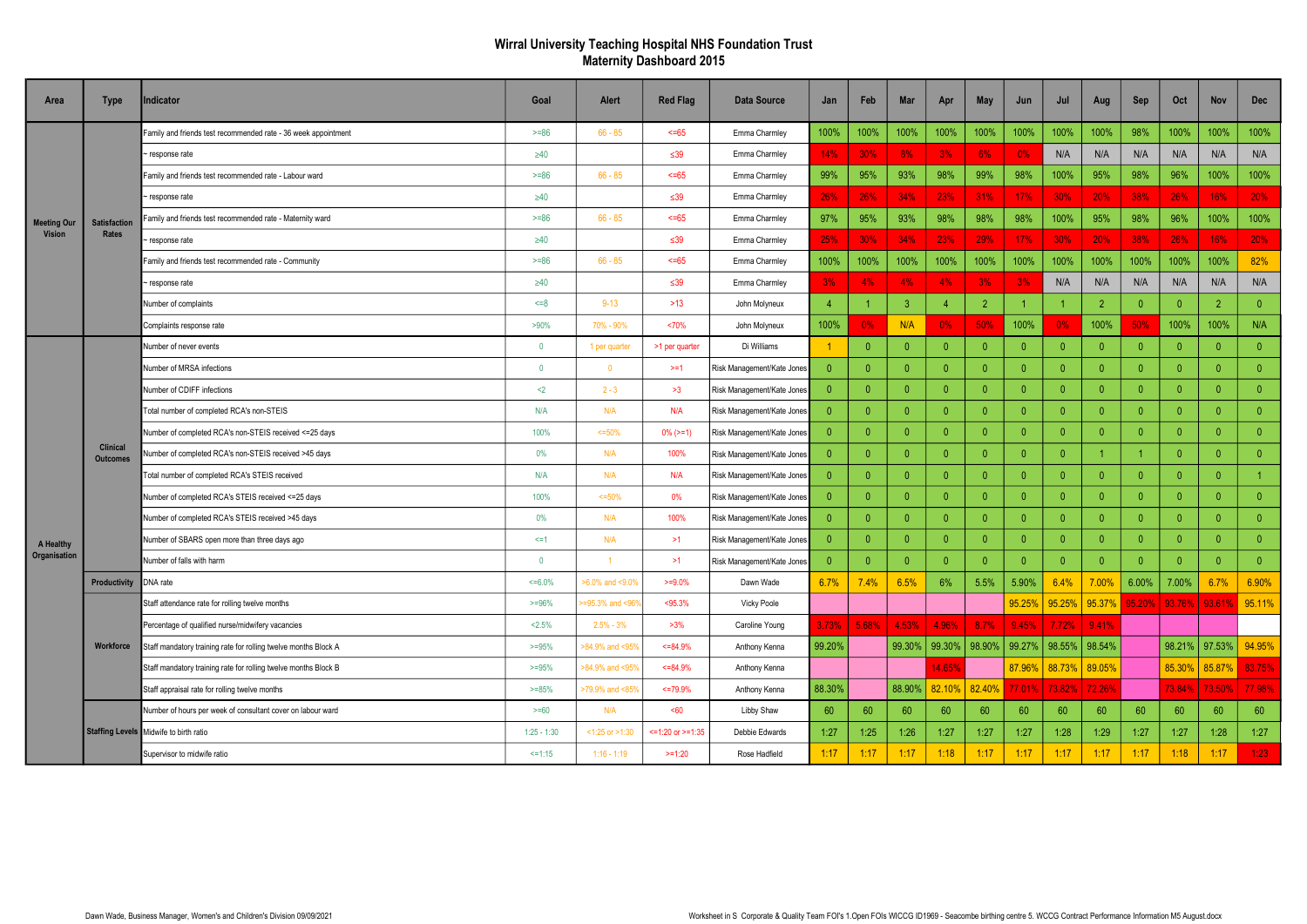## Wirral University Teaching Hospital NHS Foundation Trust Maternity Dashboard 2015

|                  |                    | Number of referrals for maternity care made                                                      | $320 - 362$           | <320 or >362            | $<=299$ or $>=383$ | Dawn Wade      | 252                    | 249      | 309            | 253            | 241            | 250            | 282           | 213            | 287            | 259            | 289            | 304            |
|------------------|--------------------|--------------------------------------------------------------------------------------------------|-----------------------|-------------------------|--------------------|----------------|------------------------|----------|----------------|----------------|----------------|----------------|---------------|----------------|----------------|----------------|----------------|----------------|
|                  |                    | Number of bookings completed (CEMACH)                                                            | $257 - 299$           | <257 or >299            | $<=236$ or $>=320$ | Dawn Wade      | 248                    | 242      | 300            | 247            | 240            | 247            | 225           | 213            | 268            | 239            |                |                |
|                  | <b>Scheduled</b>   | Percentage of women referred after 12+6 weeks gestation (CEMACH)                                 | $<=5%$                | >5% and <10%            | $>=10%$            | Dawn Wade      | 2.77%                  | 5.62%    | 4.26%          | 3.94%          | 5.35%          | 7.20%          | 4%            | 4.21%          | 7.00%          | 7.00%          |                |                |
|                  | <b>Bookings</b>    | Percentage of women booked on or before 12+6 weeks gestation (PCT)                               | $>=90%$               | >75% and <90%           | $<=75%$            | Dawn Wade      | 80.63%                 | 77.91%   | 76.72%         | 76.98%         | 71.90%         | 74.09%         | 82%           | 77%            | 82%            | 71%            |                |                |
|                  |                    | Percentage of women booked on or before 12+6 weeks gestation (CEMACH)                            | $>=80%$               | N/A                     | $< 80\%$           | Dawn Wade      | 80.63%                 | '.91%    | 81%            | 7.17           | 92%            | 74%            | 89%           | 78%            | 78%            | 71%            |                |                |
|                  |                    | Percentage of women offered booking within 2 weeks if >12+6 weeks gestation at referral (CEMACH) | 100%                  | N/A                     | <100%              | Dawn Wade      | 57.14%                 | 78.57%   | 100%           | 90%            | 91%            | 100%           | 100%          | 100%           | 100%           | 96.10%         |                |                |
|                  | <b>Births</b>      | Number of births (benchmarked to 3340 per annum, 278 pcm)                                        | $257 - 299$           | <257 or >299            | $<=236$ or $>=320$ | Di Williams    | 297                    | 216      | 265            | 264            | 289            | 264            | 296           | 296            | 315            | 292            | 296            | 296            |
|                  | <b>NVD Rate</b>    | <b>Normal vaginal delivery rate</b>                                                              | $>=70%$               | >60% and <70%           | $<=60\%$           | Di Williams    | 62.6%                  | 65.2%    | 67.5%          | 60.6%          | 61.5%          | 65.1%          | 60.4%         | 67.9%          | 63.4%          | 59.5%          | 65.2%          | 64.0%          |
|                  | <b>IVD Rate</b>    | nstrumental vaginal delivery rate                                                                | $>=10\%$ and $<=14\%$ | <10% or >14%            | <= 9% or > = 15%   | Di Williams    | 10.1%                  | 9.2%     | 7.5%           | 12.8%          | 11%            | 9.8%           | 10.4%         | 9.4%           | 10.7%          | 10.6%          | 9.7%           | 11.2%          |
| <b>Activity</b>  |                    | Planned caesarean section rate                                                                   | $\leq$ 7%             | >7% and <10%            | $>= 10%$           | Di Williams    | 12.4%                  | 10.8%    | 10.6%          | 11.1%          | 12.3%          | 13.4%          | 11.0%         | 8.4%           | 10.6%          | 11.8%          | 11.9%          | 10.9%          |
|                  | Caesarean          | Jnscheduled caesarean section rate                                                               | $\leq$ 14%            | >14% and <15%           | $>=15%$            | Di Williams    | 13.1%                  | 13.2%    | 14.4%          | 14.9%          | 14.4%          | 11.1%          | 17.3%         | 13.5%          | 14.7%          | 16.7%          | 12.2%          | 13.1%          |
|                  | <b>Section</b>     | Total caesarean section rate (planned and unscheduled)                                           | $<=21%$               | >21% and <25%           | $>=25%$            | Di Williams    | 25.5%                  | 24%      | 25%            | 26%            | 26.7%          | 24.5%          | 28.9%         | 22.0%          | 25.4%          | 28.6%          | 24.2%          | 24.0%          |
|                  |                    | Fotal caesarean section rate (planned and unscheduled) - Wirral patients only exc. IUT's         | $\leq$ 21%            | >21% and <25%           | $>=25%$            | Di Williams    | 25.2%                  | 22.9%    | 25%            | 26%            | 26.7%          | 23.7%          | 28.7%         | 21.2%          | 24.9%          | 27.1%          | 23.9%          | 24.0%          |
|                  | <b>Home Births</b> | Planned home births                                                                              | $>= 5$                | $\overline{4}$          | $\leq$ =3          | Di Williams    | -8                     |          | $\overline{7}$ |                | -3             | 3              |               | 5              | 5              |                |                | $\overline{3}$ |
|                  |                    | Achieved home births                                                                             | $>= 4$                | $\overline{3}$          | $\leq$ 2           | Di Williams    | $\overline{4}$         |          | 5 <sup>5</sup> | 4              |                |                |               |                | $\overline{2}$ | -3             |                | $\overline{2}$ |
|                  | <b>BBA's</b>       | Number of babies born before arrival (BBA's)                                                     | $\leq$ 2              | $\overline{\mathbf{3}}$ | $>= 4$             | Di Williams    | $\boldsymbol{\Lambda}$ |          | $\overline{0}$ | $\overline{2}$ | $\mathbf{3}$   | $\overline{3}$ | $\mathcal{D}$ | $\overline{2}$ | $\overline{2}$ | $\overline{2}$ | $\overline{3}$ | $\overline{3}$ |
|                  |                    | Percentage of deliveries in Eden Suite                                                           | $>= 40%$              | >29.9% and <40%         | $<=29.9%$          | Sue Roberts    | 24.0%                  | 30%      | 30%            | 20%            | 27%            | 21%            | 37%           | 45%            | 30%            | 32.0%          | 34.0%          | 33.0%          |
|                  | <b>Deliveries</b>  | Percentage of women transferred from Eden Suite to Delivery Suite                                | <40%                  | 40% - 45%               | >45%               | Sue Roberts    | 32.4%                  | 25%      | 17.7%          | 30%            | 21%            | 33.3%          | 21%           | 19%            | 30%            | 20.0%          | 28.0%          | 28.0%          |
|                  |                    | Percentage of births in Eden Suite in pool                                                       | 20% - 40%             | <20% or >40%            | <10% or >45%       | Sue Roberts    | 22.9%                  | 19%      | 25.5%          | 18%            | 29.2%          | 22.0%          | 15%           | 27%            | 23%            | 32.0%          | 33.0%          | 27.0%          |
|                  |                    | Percentage of births in Eden Suite on bed/supine position                                        | $<=20%$               | >20% and <21%           | $>=21%$            | Sue Roberts    | 68%                    | 54%      | 59.1%          | 58%            | 55%            | 62%            | 54%           | 53%            | 55.0%          | 52.0%          | 50.0%          | 51.0%          |
| <b>Risk</b>      | <b>Service</b>     | Number of times Eden Suite unable to provide service due to high acuity on Delivery Suite        | $<$ 5                 | $5 - 6$                 | >6                 | Sue Roberts    | $\Omega$               |          |                | $\mathbf{0}$   | $\Omega$       | $\mathbf{0}$   | $\Omega$      | $\theta$       |                | $\Omega$       | $\theta$       | $\overline{0}$ |
|                  |                    | Number of times Maternity Unit closed                                                            | $\overline{0}$        | N/A                     | $\geq 1$           | Debbie Edwards | $\Omega$               |          | $\theta$       | $\mathbf{0}$   |                | $\Omega$       | $\Omega$      | $\Omega$       | $\overline{1}$ | $\Omega$       |                | $\overline{0}$ |
| <b>Morbidity</b> |                    | Number of intensive care unit admissions in obstetrics                                           | $\mathbf{0}$          | $1 - 2$                 | >2                 | Di Williams    |                        |          | $\theta$       |                | $\Omega$       |                | $\Omega$      |                | $\mathbf{0}$   | $\overline{0}$ | $\overline{0}$ | $\overline{0}$ |
|                  | <b>Maternal</b>    | Number of eclampsia's                                                                            | $\mathbf 0$           | $1 - 2$                 | >2                 | Di Williams    |                        | $\Omega$ | $\overline{0}$ | $\overline{0}$ | $\Omega$       | $\mathbf{0}$   |               | $\mathbf{0}$   | $\mathbf{0}$   | $\overline{0}$ | $\mathbf{0}$   | $\overline{0}$ |
|                  | <b>Morbidity</b>   | Number of post partum hysterectomies                                                             | $\mathbf{0}$          | $1 - 2$                 | >2                 | Di Williams    | $\Omega$               |          | $\mathbf{0}$   | $\mathbf{0}$   | $\Omega$       | $\Omega$       | $\Omega$      |                | $\Omega$       | $\Omega$       | $\Omega$       | $\overline{0}$ |
|                  |                    | Number of blood transfusions >3000mls (10 units)                                                 | $\overline{0}$        | $1 - 2$                 | >2                 | Di Williams    | $\theta$               |          | $\overline{0}$ | $\overline{0}$ | $\Omega$       | $\mathbf{0}$   | $\Omega$      |                | $\mathbf{0}$   | $\Omega$       | $\mathbf{0}$   | $\mathbf{0}$   |
|                  |                    | Number of meconium aspirations                                                                   | $\mathbf 0$           | $1 - 2$                 | >2                 | Di Williams    | 3                      |          | $\theta$       |                | $\overline{2}$ |                |               | $\mathbf{0}$   | $\mathbf{0}$   |                |                | $\mathbf{0}$   |
|                  |                    | Number of hypoxic encephalopathy (grade 2 and 3)                                                 | $\overline{0}$        | $1 - 2$                 | >2                 | Di Williams    | $\Omega$               |          | $\Omega$       | $\Omega$       | $\Omega$       | $\Omega$       |               | $\Omega$       | $\Omega$       |                | $\Omega$       | $\Omega$       |